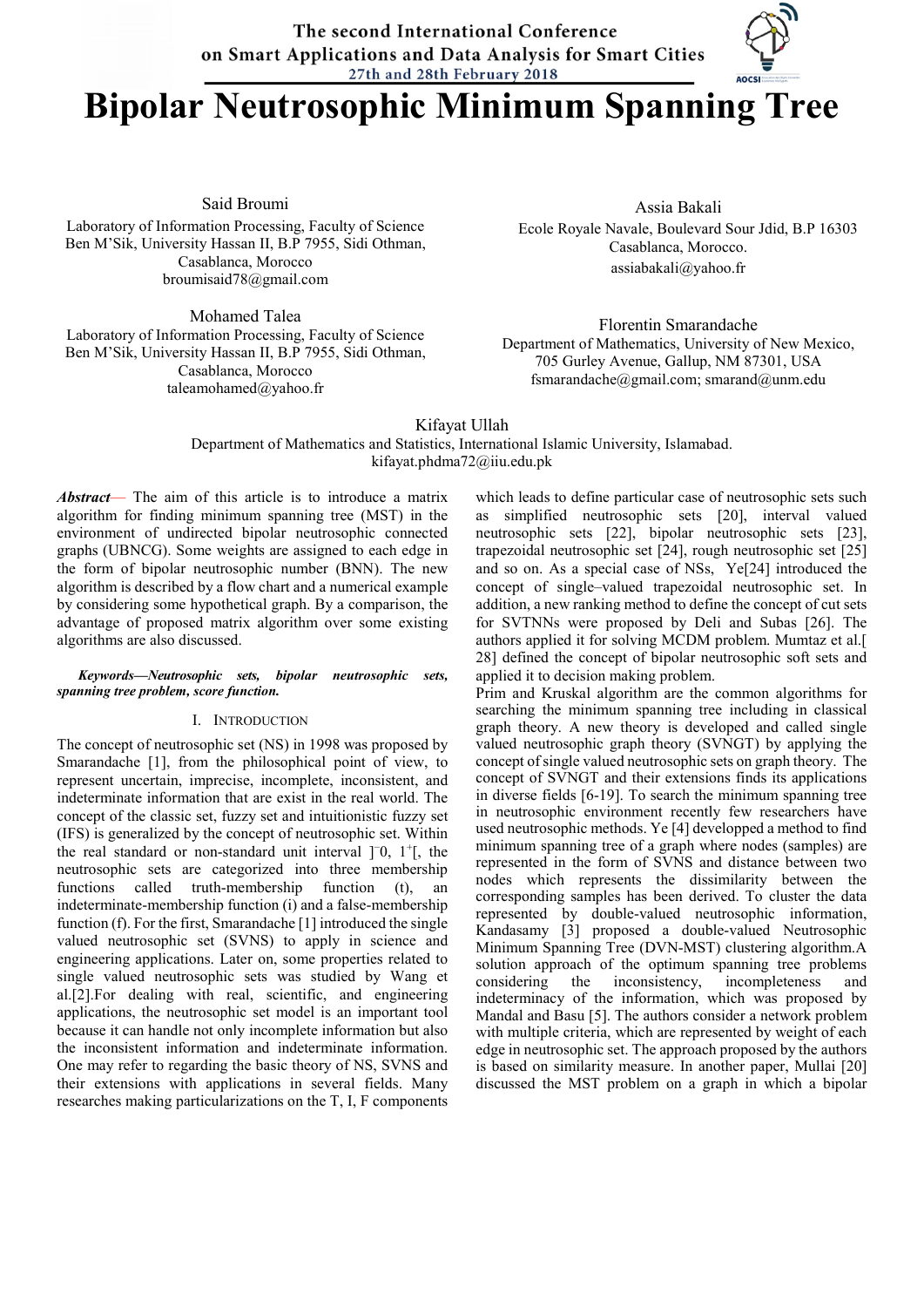neutrosophic number is associated to each edge as its edge length, and illustrated it by a numerical example.

The main objective of this paper is to present a neutrosophic version of Kruskal algorithm for searching the cost minimum spanning tree of an undirected graph in which a bipolar neutrosophic number is associated to each edge as its edge length.

The rest of the paper is organized as follows. The concepts of neutrosophic sets, single valued neutrosophic sets, bipolar neutrosophic sets and the score function of bipolar neutrosophic number are briefly presented in section 2. A novel approach for finding the minimum spanning tree of neutrosophic undirected graph is proposed in section 3. A numerical example is presented to illustrate the proposed method in Section 4. A comparative study with existing methods is proposed in section 5, Finally, the main conclusion is presented in section 6.

#### II. Prliminaries

Some of the important background knowledge for the materials that are presented in this paper is presented in this section. These results can be found in [1, 2, 23].

Definition 2.1 [1] Le  $\xi$  be a universal set. The neutrosophic set A on the universal set  $\xi$  categorized into three membership functions called the true  $T_A(x)$ , indeterminate  $I_A(x)$  and false  $F_A(x)$  contained in real standard or non-standard subset of ]-0, 1+[ respectively.

$$
-0 \le \sup T_A(x) + \sup I_A(x) + \sup F_A(x) \le 3 + (1)
$$

Definition 2.2 [2] Let  $\xi$  be a universal set. The single valued neutrosophic sets (SVNs) A on the universal  $\xi$  is denoted as following

$$
A = \{ \langle x: T_A(x), I_A(x), F_A(x) \rangle \; x \in \xi \} \quad (2)
$$

The functions  $T_A(x) \in [0, 1]$ ,  $I_A(x) \in [0, 1]$  and  $F_A(x) \in [0, 1]$ are named degree of true, indeterminate and false membership of x in A, satisfy the following condition:

$$
0 \le T_A(x) + I_A(x) + F_A(x) \le 3 \tag{3}
$$

Definition 2.3 [23]. A bipolar neutrosophic set A in  $\xi$  is defined as an object of the form

 $A = \{ \langle x, T^p(x), T^p(x), T^p(x), T^n(x), T^n(x), F^n(x) \rangle : x \in$  $X$ }, where  $T^p$ ,  $I^p$ ,  $F^p$ :  $\xi \rightarrow [1, 0]$  and  $T^n$ ,  $I^n$ ,  $F^n$ :  $\xi \rightarrow$ [-1, 0] The positive membership degree  $T^p(x)$ ,  $I^p(x)$  $F<sup>p</sup>(x)$  denotes the true membership, indeterminate

membership and false membership of an element  $\in \xi$ corresponding to a bipolar neutrosophic set A and the negative membership degree  $T^n(x)$ ,  $T^n(x)$ ,  $F^n(x)$  denotes the true membership, indeterminate membership and false membership of an element  $\in \xi$  to some implicit counter-property corresponding to a bipolar neutrosophic set A.

To compare two Bipolar neutrosophic numbesr (abbr.BNNs), Deli et al.[23] introduced the concept of score function and in case where the score value of two BNNs are same, they can be distinguished by using accuracy function and certainty function as follow

**Definition** 2.4[23]. Let  $\tilde{A} = \langle T^p, I^p, F^p, T^n, I^n, F^n \rangle$  be a bipolar neutrosophic number, then, the score function  $s(\tilde{A})$ , accuracy function  $a(\tilde{A})$  and certainty function  $c(\tilde{A})$  of a BNN are defined as follows:

(i) 
$$
s(\tilde{A}) = \left(\frac{1}{6}\right) \times \left[T^{p} + 1 - I^{p} + 1 - F^{p} + 1 + T^{n} - I^{n} - F^{n}\right]
$$

$$
(4)
$$

(ii) 
$$
a(\tilde{A}) = T^p - F^p + T^n - F^n \tag{5}
$$

(iii) 
$$
c(\tilde{A}) = T^p - F^n
$$
 (6)

For any two BNNs  $\tilde{A}_1$  and  $\tilde{A}_2$ :

- i. If  $s(\tilde{A}_1) > s(\tilde{A}_2)$ , then  $\tilde{A}_1$  is greater than  $\tilde{A}_2$ , that is,  $\tilde{A}_1$  is superior to  $\tilde{A}_2$  , denoted by  $\tilde{A}_1 \succ \tilde{A}_2$
- ii. If  $s(\tilde{A}_1) = s(\tilde{A}_2)$  and  $a(\tilde{A}_1) \succ a(\tilde{A}_2)$ , then  $\tilde{A}_1$  is greater than  $\tilde{A}_2$ , that is,  $\tilde{A}_1$  is superior to  $\tilde{A}_2$ , denoted by  $\tilde{A}_1 \succ \tilde{A}_2$

iii. If 
$$
s(\tilde{A}_1) = s(\tilde{A}_2)
$$
,  $a(\tilde{A}_1) = a(\tilde{A}_2)$ , and  $c(\tilde{A}_1) \succ c(\tilde{A}_2)$   
then  $\tilde{A}_1$  is greater than  $\tilde{A}_2$ , that is,  $\tilde{A}_1$  is superior to  
 $\tilde{A}_2$ , denoted by  $\tilde{A}_1 \succ \tilde{A}_2$ 

iv. If  $s(\tilde{A}_1) = s(\tilde{A}_2)$ ,  $a(\tilde{A}_1) = a(\tilde{A}_2)$ , and  $c(\tilde{A}_1) = c(\tilde{A}_2)$ then  $\tilde{A}_1$  is equal to  $\tilde{A}_2$ , that is,  $\tilde{A}_1$  is indifferent to  $\tilde{A}_2$ , denoted by  $\tilde{A}_1 = \tilde{A}_2$ 

## III. MINIMUM SPANNIG TREE ALGORITHM OF BN- UNDIRECTED **GRAPH**

In this section, a neutrosophic version of Kruskal algorithm is proposed to handle minimum spanning tree in a bipolar neutrosophic environment. In the following, we propose a bipolar neutrosophic minimum spanning tree algorithm, whose steps are defined below:

#### Algorithm:

**Input:** The weight matrix  $M = \begin{bmatrix} W_{ij} \end{bmatrix}$  for the undirected weighted neutrosophic graph*G* . Output: Minimum cost Spanning tree *T* of*G* .

Step 1: Input neutrosophic adjacency matrix *A* . **Step 2:** Translate the BN-matrix into score matrix  $\left[S_{ij}\right]_{n\times n}$  by using score of bipolar neutrosophic number.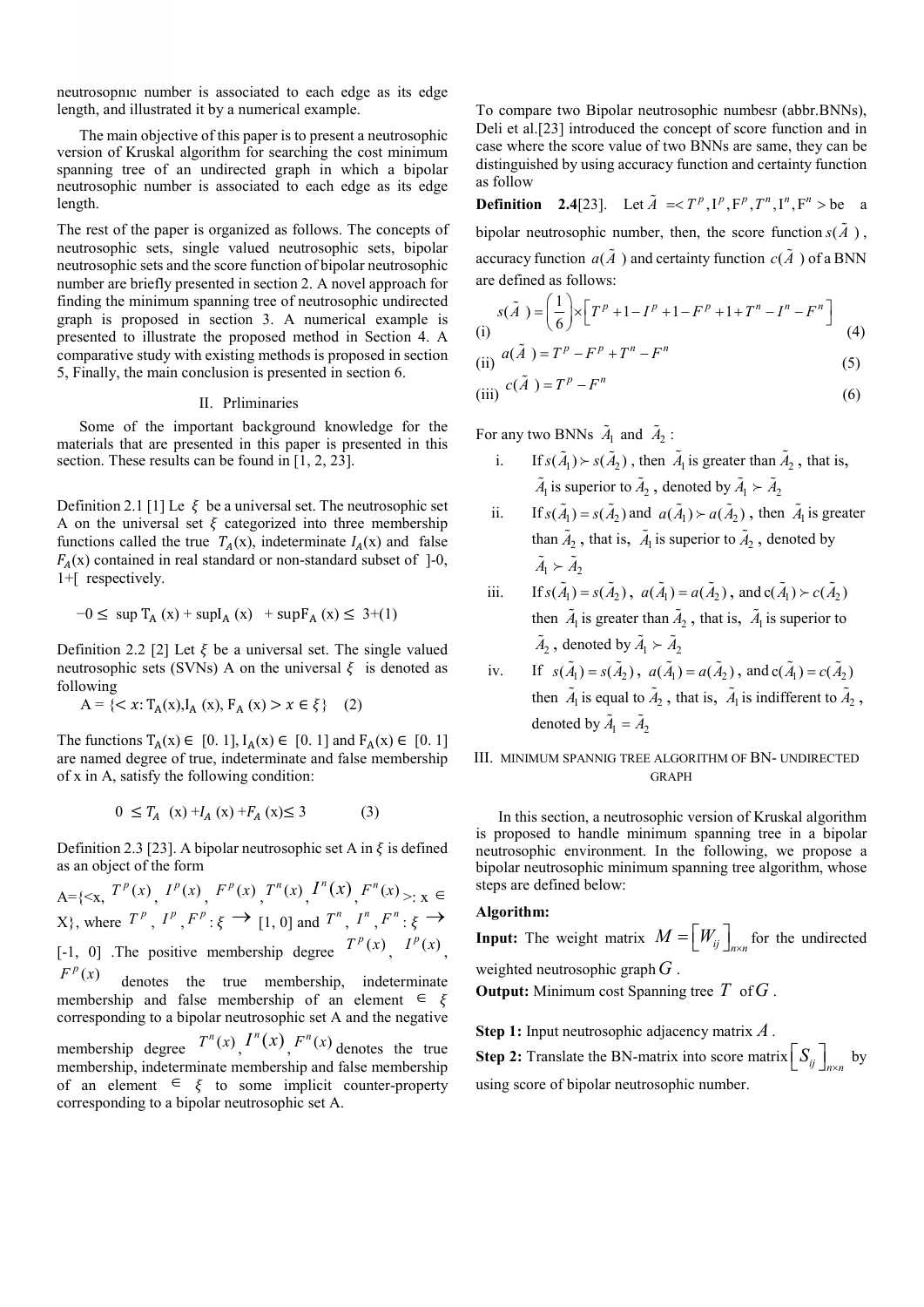**Step 3:** Iterate step 4 and step 5 until all  $(n-1)$  entries matrix of *S* are either marked or set to zero or other words all the nonzero elements are marked.

Step 4: Find the score matrix *S* either columns-wise or rowwise to find the unmarked minimum entries  $S_{ij}$ , which is the weight of the corresponding edge  $e_{ii}$  in  $S$ .

**Step 5:** If the corresponding edge  $e_{ii}$  of selected  $S_{ii}$  produce a cycle with the previous marked entries of the score matrix *S* then set  $S_{ii} = 0$  else mark  $S_{ii}$ .

Step 6: Building the graph *T* including only the marked entries from the score matrix *S* which shall be desired minimum cost spanning tree of*G* .

Step 7: Stop.

An illustrative flow chart of the given algorithm is presented in fig. 3.

### IV. NUMERICAL EXAMPLE

In this section, a numerical example is explained based on the above algorithm. Consider a hypothetical graph with edge values are given in the table below.



Fig 2. Undirected bipolar neutrosophic- graphs

| E        | <b>Edge length</b>                    |
|----------|---------------------------------------|
| $e_{12}$ | $< 0.3, 0.1, 0.2, -0.8, -0.5, -0.1 >$ |
| $e_{13}$ | $< 0.4, 0.5, 0.4, -0.2, -0.4, -0.5 >$ |
| $e_{14}$ | $< 0.6, 0.7, 0.8, -0.6, -0.4, -0.4 >$ |
| $e_{24}$ | $0.4, 0.8, 0.3, -0.2, -0.5, -0.7 >$   |
| $e_{34}$ | $< 0.2, 0.3, 0.7, -0.2, -0.4, -0.4 >$ |
| $e_{35}$ | $< 0.4, 0.6, 0.5, -0.4, -0.4, -0.3 >$ |
| $e_{45}$ | $< 0.5, 0.4, 0.3, -0.4, -0.5, -0.8 >$ |



Fig. 3 (Flow chart describing proposed algorithm)

The BN- adjacency matrix *A* is given below:

= ⎣  $\vert$  < 0.6, 0.7, 0.8, -0.6, -0.4, -0.4 > < 0.4, 0.8, 0.3, -0.2, -0.5, -0.7 > ⎢  $\vert \langle 0.3, 0.1, 0.2, 0.0, 0.3, 0.1 \rangle$ <br> $\vert < 0.4, 0.5, 0.4, -0.2, -0.4, -0.5 \rangle$  $\begin{bmatrix} 0 \\ 0.3, 0.1, 0.2, -0.8, -0.5, -0.1 \end{bmatrix}$ 0  $< 0.3, 0.1, 0.2, -0.8, -0.5, -0.1 >$  $\Omega$  $\Omega$ 0  $< 0.4, 0.5, 0.4, -0.2, -0.4, -0.5 > < 0.6, 0.7, 0.8, -0.6, -0.4, -0.4 >$  $\Omega$  $\theta$  $< 0.2, 0.3, 0.7, -0.2, -0.4, -0.4 >$  $< 0.4, 0.6, 0.5, -0.4, -0.4, -0.3 > < 0.5, 0.4, 0.3, -0.4, -0.5, -0.8 >$  $< 0.4, 0.8, 0.3, -0.2, -0.5, -0.7 >$  $< 0.2, 0.3, 0.7, -0.2, -0.4, -0.4 >$  $\Omega$  $\theta$  $\Omega$  $< 0.4, 0.6, 0.5, -0.4, -0.4, -0.3 >$  $< 0.5, 0.4, 0.3, -0.4, -0.5, -0.8 >$  $\begin{array}{ccc} 0 & & \end{array}$  $\overline{\phantom{a}}$ ⎥  $\overline{\phantom{a}}$  $\overline{\phantom{a}}$ 

Hence, using the score function introduced in definition 2.1, we get the score matrix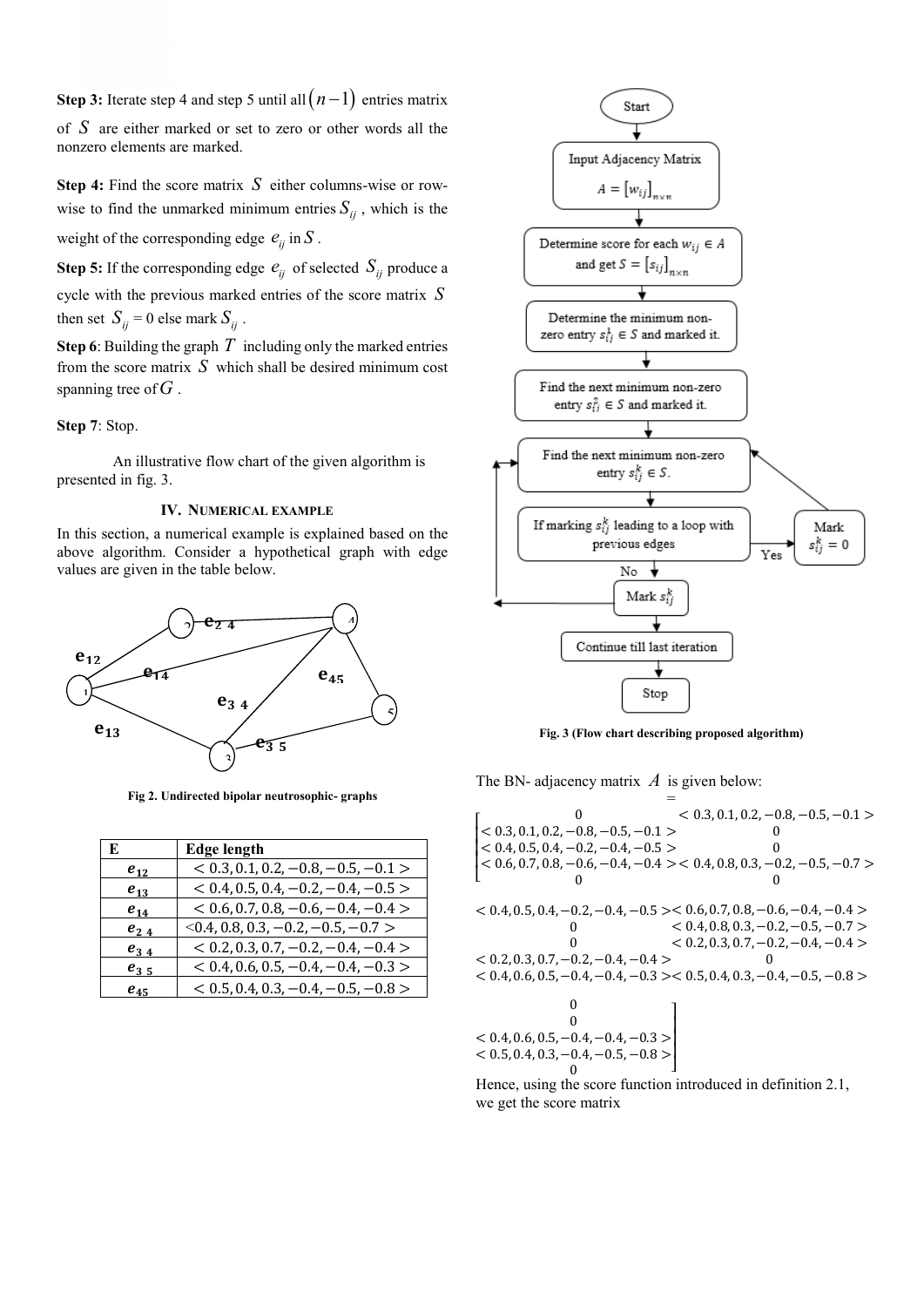|  |  | $S=\begin{bmatrix} 0 & 0.47 & 0.53 & \textbf{0.38} & 0 \\ 0.47 & 0 & 0 & 0.55 & 0 \\ 0.53 & 0 & 0 & 0.52 & 0.43 \\ 0.38 & 0.55 & 0.52 & 0 & 0.62 \\ 0 & 0 & 0.43 & 0.62 & 0 \end{bmatrix}$ |  |
|--|--|--------------------------------------------------------------------------------------------------------------------------------------------------------------------------------------------|--|
|  |  |                                                                                                                                                                                            |  |
|  |  |                                                                                                                                                                                            |  |
|  |  |                                                                                                                                                                                            |  |
|  |  |                                                                                                                                                                                            |  |
|  |  |                                                                                                                                                                                            |  |

Fig. 4. Score matrix

Clearly from figure 4, it is observed that 0.38 is the least value so edge  $(1, 4)$  is marked as red as shown in figure 5. This process shall be continued until last iteration.



Clearly from the figure 6, the next non zero minimum entries 0.43 is marked and colored corresponding edge (3, 5) is given in figure 7.





|                                                                                                                                          |                                           |  | $\begin{array}{ccc} 0.47 & 0.53 & 0.38 \ 0 & 0 & 0.55 \end{array}$ |             | $\overline{\mathbf{0}}$ |  |  |
|------------------------------------------------------------------------------------------------------------------------------------------|-------------------------------------------|--|--------------------------------------------------------------------|-------------|-------------------------|--|--|
|                                                                                                                                          | $\begin{pmatrix} 0 \\ 0.47 \end{pmatrix}$ |  |                                                                    |             | $\overline{\mathbf{0}}$ |  |  |
|                                                                                                                                          |                                           |  |                                                                    | $0.52$ 0.43 |                         |  |  |
|                                                                                                                                          |                                           |  |                                                                    |             | 0.62                    |  |  |
|                                                                                                                                          |                                           |  |                                                                    |             |                         |  |  |
| $\Gamma = \begin{vmatrix} 0.47 & 0 & 0 \\ 0.53 & 0 & 0 \\ 0.38 & 0.55 & 0.52 \\ 0 & 0 & 0 \\ 0 & 0 & 0.43 \\ 0 & 0 & 0.62 \end{vmatrix}$ |                                           |  |                                                                    |             |                         |  |  |

Clearly from the figure 8, the next minimum non-zero element 0.47 is marked and the colored corresponding edge is given in figure 9.



Fig 9

Clearly from the figure 10. The next minimum non-zero element 0.52 is marked, and colored corresponding edge (3, 4) is given in figure 11.



Clearly from the figure 12. The next minimum non-zero element 0.53 is marked. But while drawing the edges it produces the cycle. So we reject and mark it as 0 instead of 0.53



## Fig .12

The next least value is 0.55 but including this edge results in the formation of a cycle. So this value is marked as zero as shown in the figure 13.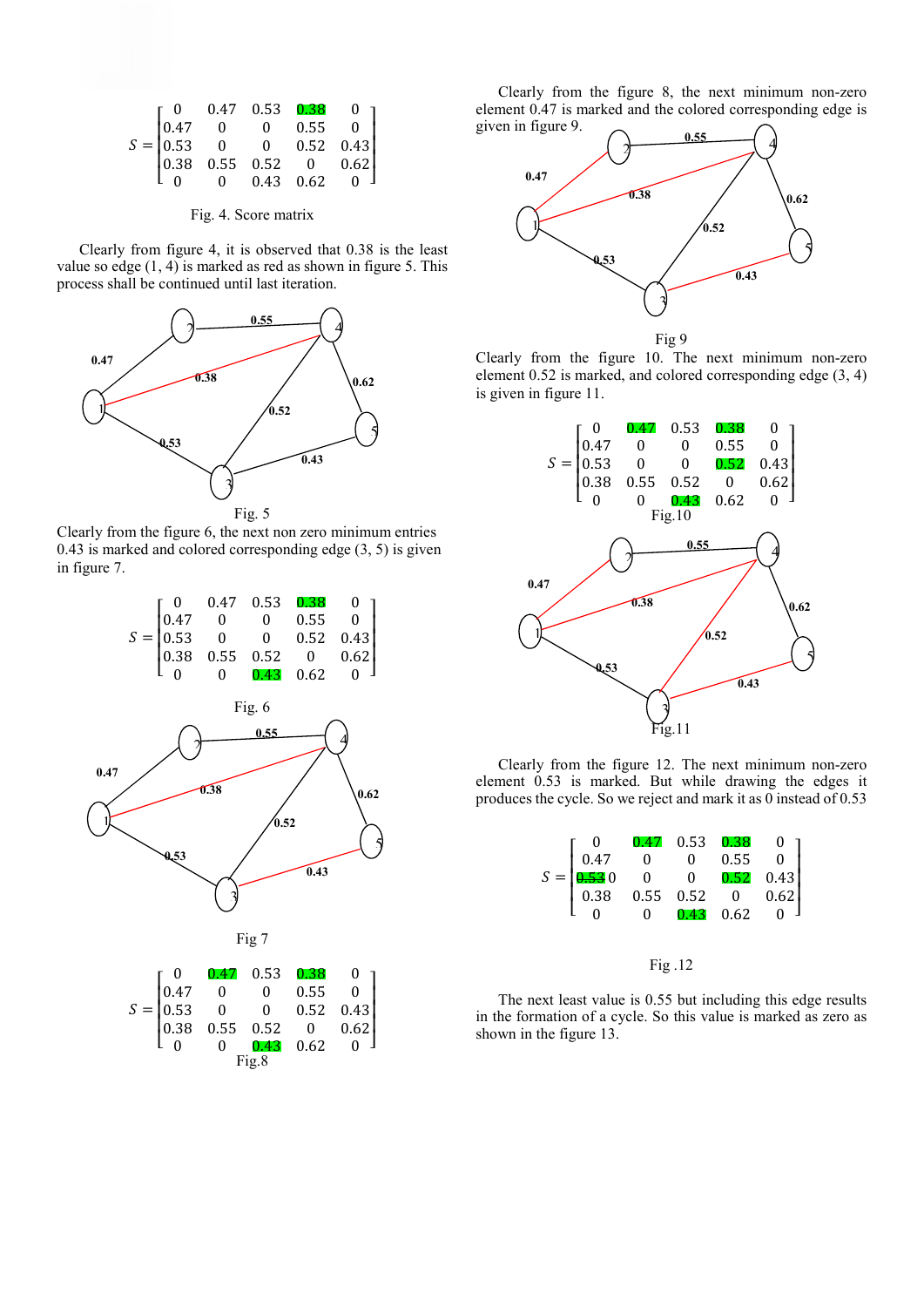|        |                  | 0.47                                                             | 0.53 | $0.38\,$ |      |
|--------|------------------|------------------------------------------------------------------|------|----------|------|
|        | $\frac{0}{0.47}$ |                                                                  |      | 0.550    |      |
| $S =$  | 0.530            | $\begin{bmatrix} 0 & 0 \\ 0.55 & 0.52 \\ 0 & 0.43 \end{bmatrix}$ |      | 0.52     | 0.43 |
|        | 0.38             |                                                                  |      |          | 0.62 |
|        |                  |                                                                  |      | 0.62     |      |
| Fig.13 |                  |                                                                  |      |          |      |

Clearly from the figure 14. The next minimum non-zero element 0.62 is marked. But while drawing the edges it produces the cycle. So we reject and mark it as 0 instead of 0.62.



After the above steps, the final path of minimum cost of spanning tree of  $G$  is given in figure 15.



Fig .15. Final path of minimum cost of spanning tree of*G* .

Following the steps of proposed algorithm presented in section 3. Therefore the crisp minimum cost spanning tree is 1,8 and the final path of minimum cost of spanning tree is  $\{2,1\},\{1,$ 4},{4, 3},{3, 5}.

#### V. COMPARATIVE STUDY

In this section, the same process is carried out by the algorithm of Mullai et al [20]. The results obtained in different iterations by this existing algorithm are illustrated below.

Let 
$$
C_1 = \{1\}
$$
 and  $\overline{C_1} = \{2, 3, 4, 5\}$ 

Iteration 2:

Let 
$$
C_2 = \{1, 4\}
$$
 and  $\overline{C_2} = \{2, 3, 5\}$ 

Iteration 3:

Let 
$$
C_3 = \{1, 4, 3\}
$$
 and  $\overline{C_3} = \{2, 5\}$ 

Iteration 4:

Let  $C_4 = \{1, 4, 5, 3\}$  and  $\overline{C_4} = \{2\}$ 

Based on these iterations of Mullai's algorithm, we have the following MST.



Fig .16.MST obtained by Mullai's Algorithm

This comparison makes the point that that both the existing and new algorithm leads to the same results.

The advantage of new algorithm over existing algorithm is that the new algorithm is matrix based and can be easily performed in MATLAB while Mullai's algorithm is based on edge comparison and is difficult to be performed.

#### VI. CONCLUSION

This paper considers a minimum spanning tree problem under the situation where the weights of edges are represented by BNNs. It is discussed how proposed algorithm is better in formulation and implementation. This work can be extended to the case of directed neutrosophic graphs and other types of neutrosophic graphs such as interval valued bipolar neutrosophic graphs

#### ACKNOWLEDGMENT

The authors are very grateful to the chief editor and reviewers for their comments and suggestions, which is helpful in improving the paper.

#### **REFERENCES**

- [1] F. Smarandache, Neutrosophy. Neutrosophic Probability, Set, and Logic, ProQuest Information & Learning, Ann Arbor, Michigan, USA, 1998, 105 pages.
- [2] H. Wang, F.Smarandache, Y. Zhang andR. Sunderraman, Single valued Neutrosophic Sets. Multisspace and Multistructure 4,2010,pp. 410-413.
- [3] I. Kandasamy, Double-Valued Neutrosophic Sets, their Minimum Spanning Trees, and Clustering Algorithm, Journal of Intelligent system 2016, pp.1-17.
- [4] J. Ye, single valued neutrosophic minimum spanning tree and its clustering method, Journal of Intelligent system 23, 2014, pp.311-324
- [5] K. Mandal and K. Basu, Improved similarity measure in neutrosophic environment and its application in finding minimum spanning tree, Journal of Intelligent & Fuzzy System 31, 2016, pp. 1721-1730.
- [6] S. Broumi, A. Bakali, M. Talea, F. Smarandache, and L. Vladareanu, Computation of Shortest Path Problem in a Network with SV-Trapezoidal Neutrosophic Numbers. Proceedings of the 2016 International Conference on Advanced Mechatronic Systems, Melbourne, Australia, 2016, pp. 417-422.
- [7] S. Broumi, A. Bakali, T. Mohamed, F. Smarandache and L. Vladareanu, Shortest Path Problem Under Triangular Fuzzy Information, 10th International Conference on Software, Knowledge,